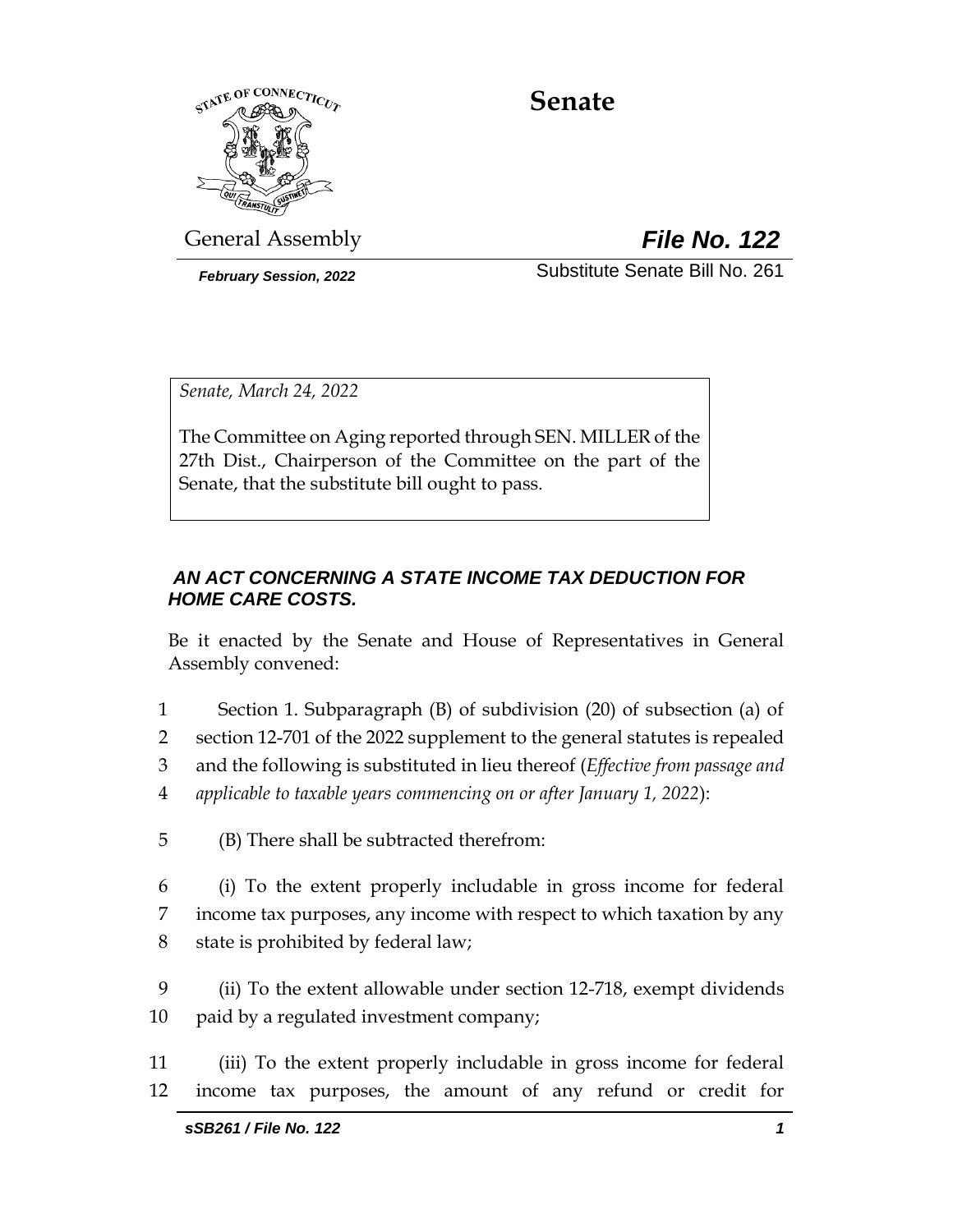overpayment of income taxes imposed by this state, or any other state of the United States or a political subdivision thereof, or the District of Columbia;

 (iv) To the extent properly includable in gross income for federal income tax purposes and not otherwise subtracted from federal adjusted gross income pursuant to clause (x) of this subparagraph in computing Connecticut adjusted gross income, any tier 1 railroad retirement benefits;

 (v) To the extent any additional allowance for depreciation under Section 168(k) of the Internal Revenue Code for property placed in service after September 27, 2017, was added to federal adjusted gross income pursuant to subparagraph (A)(ix) of this subdivision in computing Connecticut adjusted gross income, twenty-five per cent of such additional allowance for depreciation in each of the four succeeding taxable years;

 (vi) To the extent properly includable in gross income for federal income tax purposes, any interest income from obligations issued by or on behalf of the state of Connecticut, any political subdivision thereof, or public instrumentality, state or local authority, district or similar public entity created under the laws of the state of Connecticut;

 (vii) To the extent properly includable in determining the net gain or loss from the sale or other disposition of capital assets for federal income tax purposes, any gain from the sale or exchange of obligations issued by or on behalf of the state of Connecticut, any political subdivision thereof, or public instrumentality, state or local authority, district or similar public entity created under the laws of the state of Connecticut, in the income year such gain was recognized;

 (viii) Any interest on indebtedness incurred or continued to purchase or carry obligations or securities the interest on which is subject to tax under this chapter but exempt from federal income tax, to the extent that such interest on indebtedness is not deductible in determining federal adjusted gross income and is attributable to a trade or business carried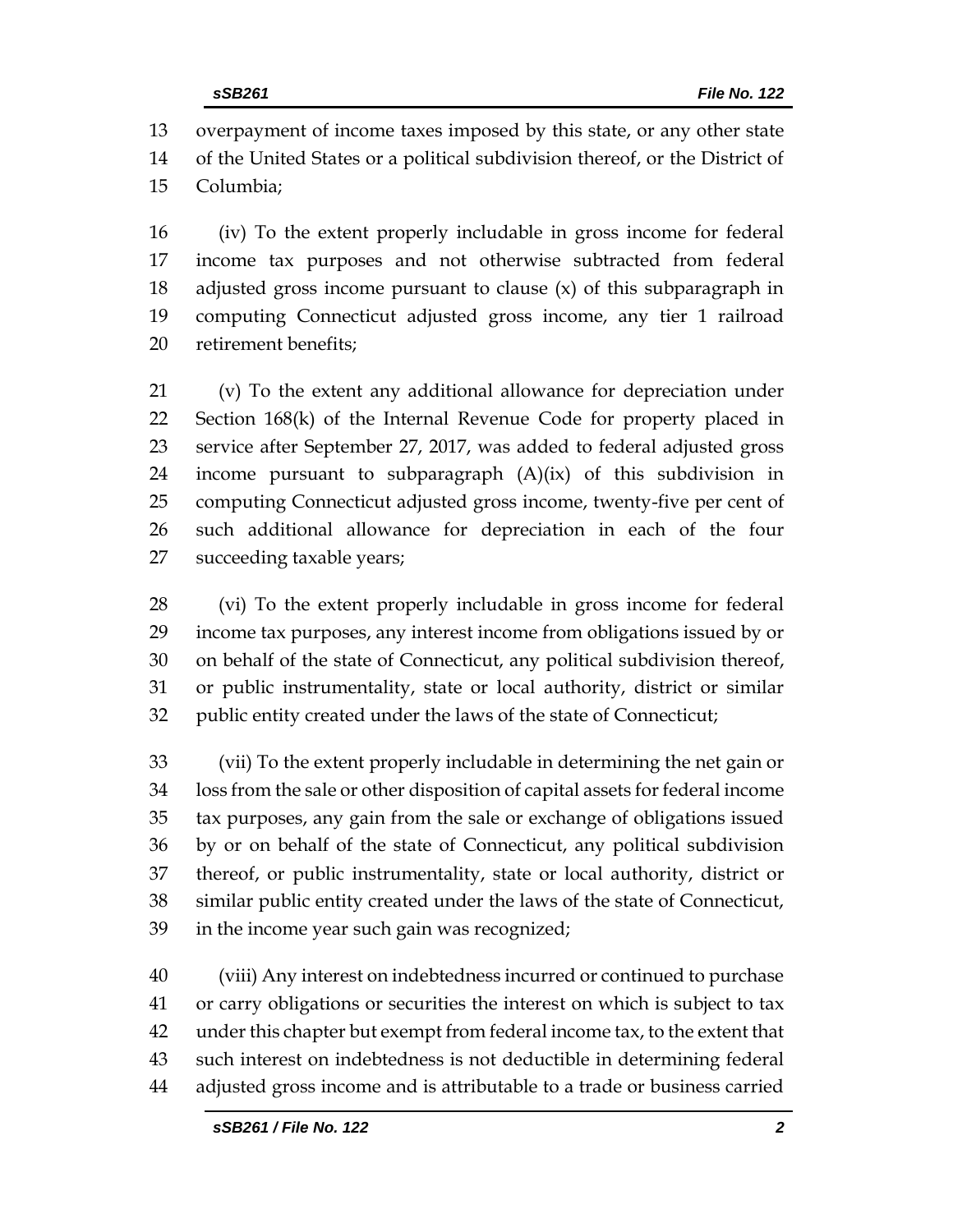# on by such individual;

 (ix) Ordinary and necessary expenses paid or incurred during the taxable year for the production or collection of income which is subject to taxation under this chapter but exempt from federal income tax, or the management, conservation or maintenance of property held for the production of such income, and the amortizable bond premium for the taxable year on any bond the interest on which is subject to tax under this chapter but exempt from federal income tax, to the extent that such expenses and premiums are not deductible in determining federal adjusted gross income and are attributable to a trade or business carried on by such individual;

 (x) (I) For taxable years commencing prior to January 1, 2019, for a person who files a return under the federal income tax as an unmarried individual whose federal adjusted gross income for such taxable year is less than fifty thousand dollars, or as a married individual filing separately whose federal adjusted gross income for such taxable year is less than fifty thousand dollars, or for a husband and wife who file a return under the federal income tax as married individuals filing jointly whose federal adjusted gross income for such taxable year is less than sixty thousand dollars or a person who files a return under the federal income tax as a head of household whose federal adjusted gross income for such taxable year is less than sixty thousand dollars, an amount equal to the Social Security benefits includable for federal income tax purposes;

 (II) For taxable years commencing prior to January 1, 2019, for a person who files a return under the federal income tax as an unmarried individual whose federal adjusted gross income for such taxable year is fifty thousand dollars or more, or as a married individual filing separately whose federal adjusted gross income for such taxable year is fifty thousand dollars or more, or for a husband and wife who file a return under the federal income tax as married individuals filing jointly whose federal adjusted gross income from such taxable year is sixty thousand dollars or more or for a person who files a return under the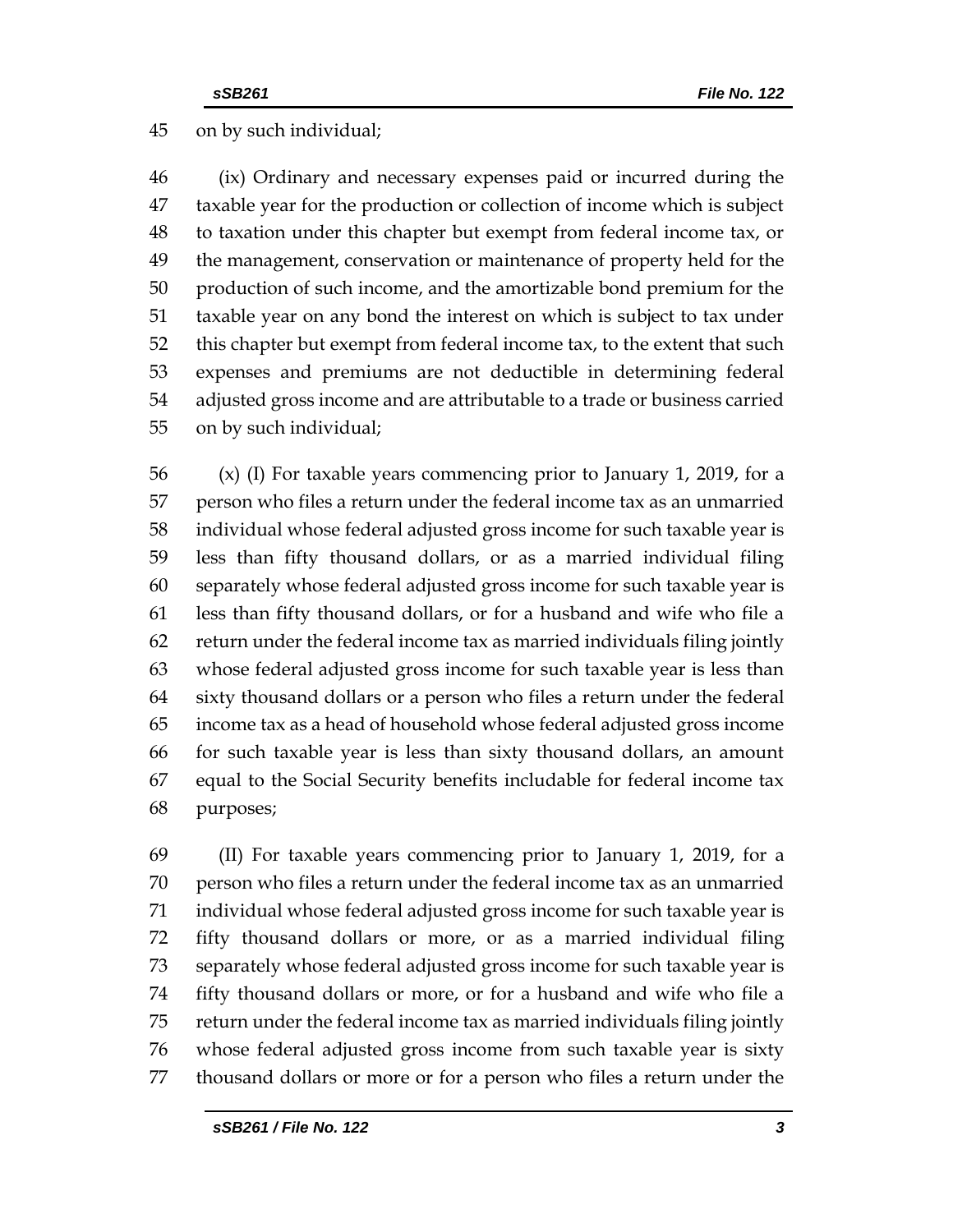federal income tax as a head of household whose federal adjusted gross income for such taxable year is sixty thousand dollars or more, an amount equal to the difference between the amount of Social Security benefits includable for federal income tax purposes and the lesser of twenty-five per cent of the Social Security benefits received during the taxable year, or twenty-five per cent of the excess described in Section 86(b)(1) of the Internal Revenue Code;

 (III) For the taxable year commencing January 1, 2019, and each taxable year thereafter, for a person who files a return under the federal income tax as an unmarried individual whose federal adjusted gross income for such taxable year is less than seventy-five thousand dollars, or as a married individual filing separately whose federal adjusted gross income for such taxable year is less than seventy-five thousand dollars, or for a husband and wife who file a return under the federal income tax as married individuals filing jointly whose federal adjusted gross income for such taxable year is less than one hundred thousand dollars or a person who files a return under the federal income tax as a head of household whose federal adjusted gross income for such taxable year is less than one hundred thousand dollars, an amount equal to the Social Security benefits includable for federal income tax purposes; and

 (IV) For the taxable year commencing January 1, 2019, and each taxable year thereafter, for a person who files a return under the federal income tax as an unmarried individual whose federal adjusted gross income for such taxable year is seventy-five thousand dollars or more, or as a married individual filing separately whose federal adjusted gross income for such taxable year is seventy-five thousand dollars or more, or for a husband and wife who file a return under the federal income tax as married individuals filing jointly whose federal adjusted gross income from such taxable year is one hundred thousand dollars or more or for a person who files a return under the federal income tax as a head of household whose federal adjusted gross income for such taxable year is one hundred thousand dollars or more, an amount equal to the difference between the amount of Social Security benefits includable for federal income tax purposes and the lesser of twenty-five per cent of the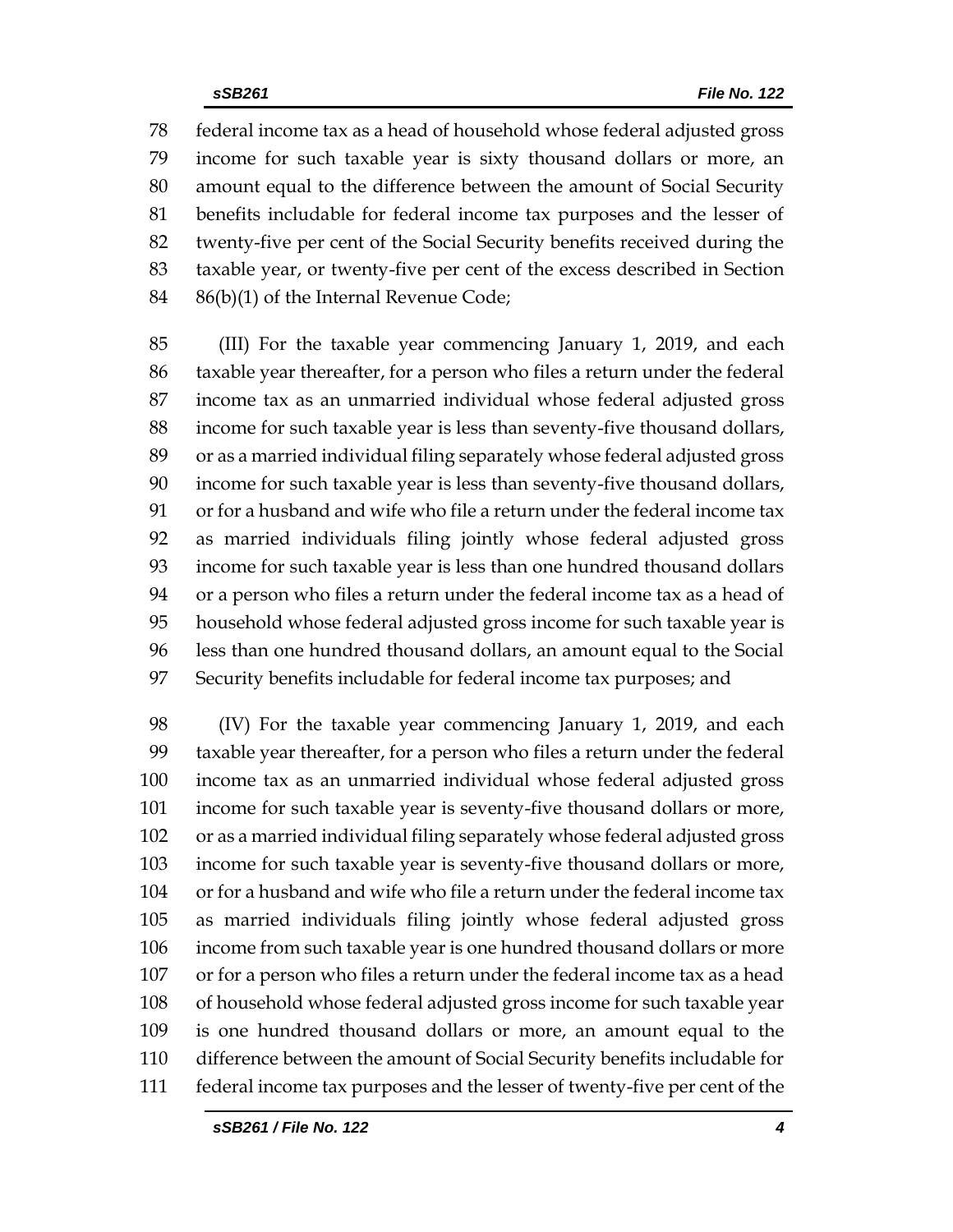Social Security benefits received during the taxable year, or twenty-five per cent of the excess described in Section 86(b)(1) of the Internal Revenue Code;

 (xi) To the extent properly includable in gross income for federal income tax purposes, any amount rebated to a taxpayer pursuant to section 12-746;

 (xii) To the extent properly includable in the gross income for federal income tax purposes of a designated beneficiary, any distribution to such beneficiary from any qualified state tuition program, as defined in Section 529(b) of the Internal Revenue Code, established and maintained by this state or any official, agency or instrumentality of the state;

 (xiii) To the extent allowable under section 12-701a, contributions to accounts established pursuant to any qualified state tuition program, as defined in Section 529(b) of the Internal Revenue Code, established and maintained by this state or any official, agency or instrumentality of the state;

 (xiv) To the extent properly includable in gross income for federal income tax purposes, the amount of any Holocaust victims' settlement payment received in the taxable year by a Holocaust victim;

 (xv) To the extent properly includable in gross income for federal income tax purposes of an account holder, as defined in section 31- 51ww, interest earned on funds deposited in the individual development account, as defined in section 31-51ww, of such account holder;

 (xvi) To the extent properly includable in the gross income for federal income tax purposes of a designated beneficiary, as defined in section 3-123aa, interest, dividends or capital gains earned on contributions to accounts established for the designated beneficiary pursuant to the Connecticut Homecare Option Program for the Elderly established by sections 3-123aa to 3-123ff, inclusive;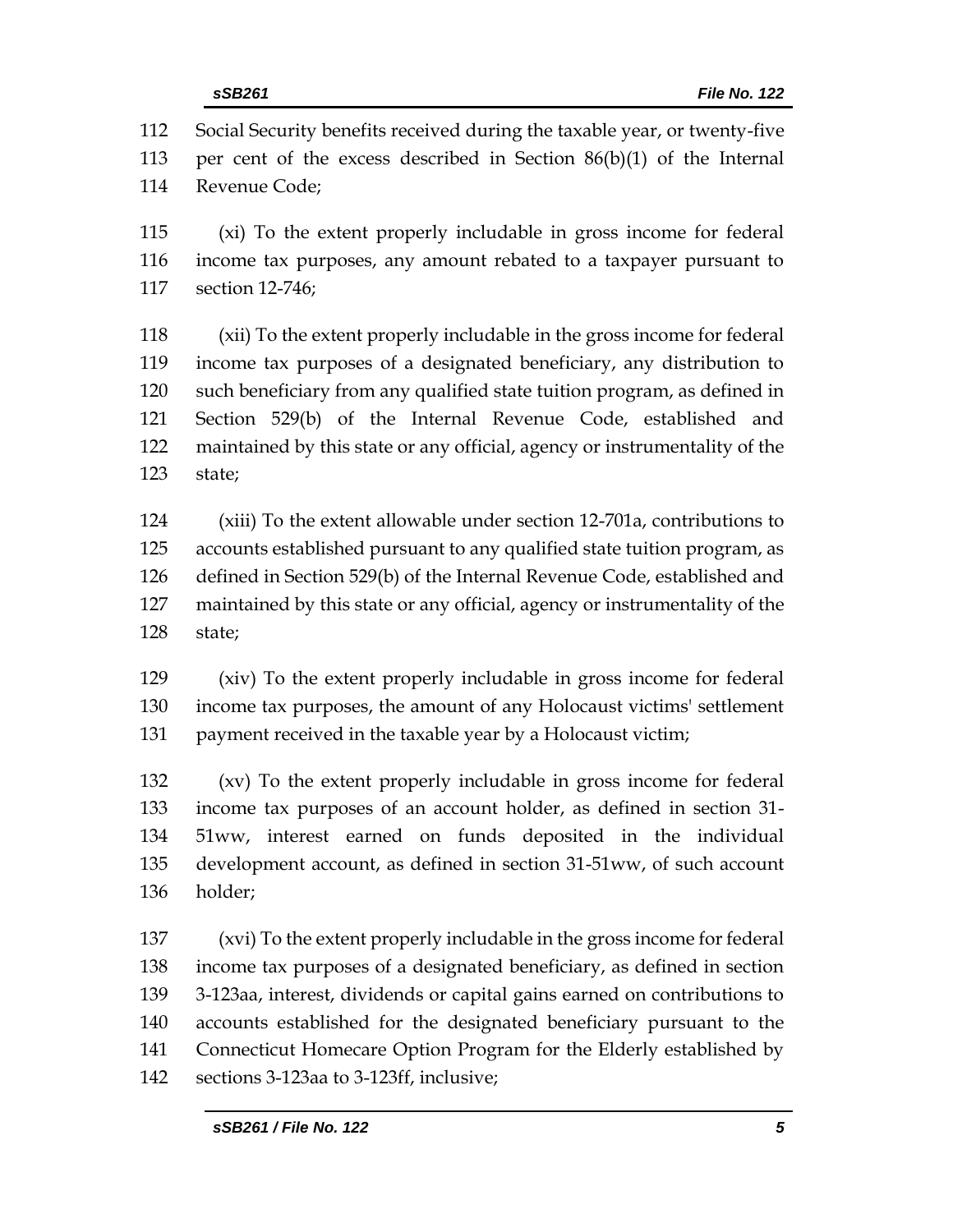(xvii) To the extent properly includable in gross income for federal income tax purposes, any income received from the United States government as retirement pay for a retired member of (I) the Armed Forces of the United States, as defined in Section 101 of Title 10 of the United States Code, or (II) the National Guard, as defined in Section 101 of Title 10 of the United States Code;

 (xviii) To the extent properly includable in gross income for federal income tax purposes for the taxable year, any income from the discharge of indebtedness in connection with any reacquisition, after December 31, 2008, and before January 1, 2011, of an applicable debt instrument or instruments, as those terms are defined in Section 108 of the Internal Revenue Code, as amended by Section 1231 of the American Recovery and Reinvestment Act of 2009, to the extent any such income was added 156 to federal adjusted gross income pursuant to subparagraph  $(A)(xi)$  of this subdivision in computing Connecticut adjusted gross income for a preceding taxable year;

 (xix) To the extent not deductible in determining federal adjusted gross income, the amount of any contribution to a manufacturing reinvestment account established pursuant to section 32-9zz in the taxable year that such contribution is made;

 (xx) To the extent properly includable in gross income for federal income tax purposes, (I) for the taxable year commencing January 1, 2015, ten per cent of the income received from the state teachers' retirement system, (II) for the taxable years commencing January 1, 2016, to January 1, 2020, inclusive, twenty-five per cent of the income received from the state teachers' retirement system, and (III) for the taxable year commencing January 1, 2021, and each taxable year thereafter, fifty per cent of the income received from the state teachers' retirement system or, for a taxpayer whose federal adjusted gross income does not exceed the applicable threshold under clause (xxi) of this subparagraph, the percentage pursuant to said clause of the income received from the state teachers' retirement system, whichever deduction is greater;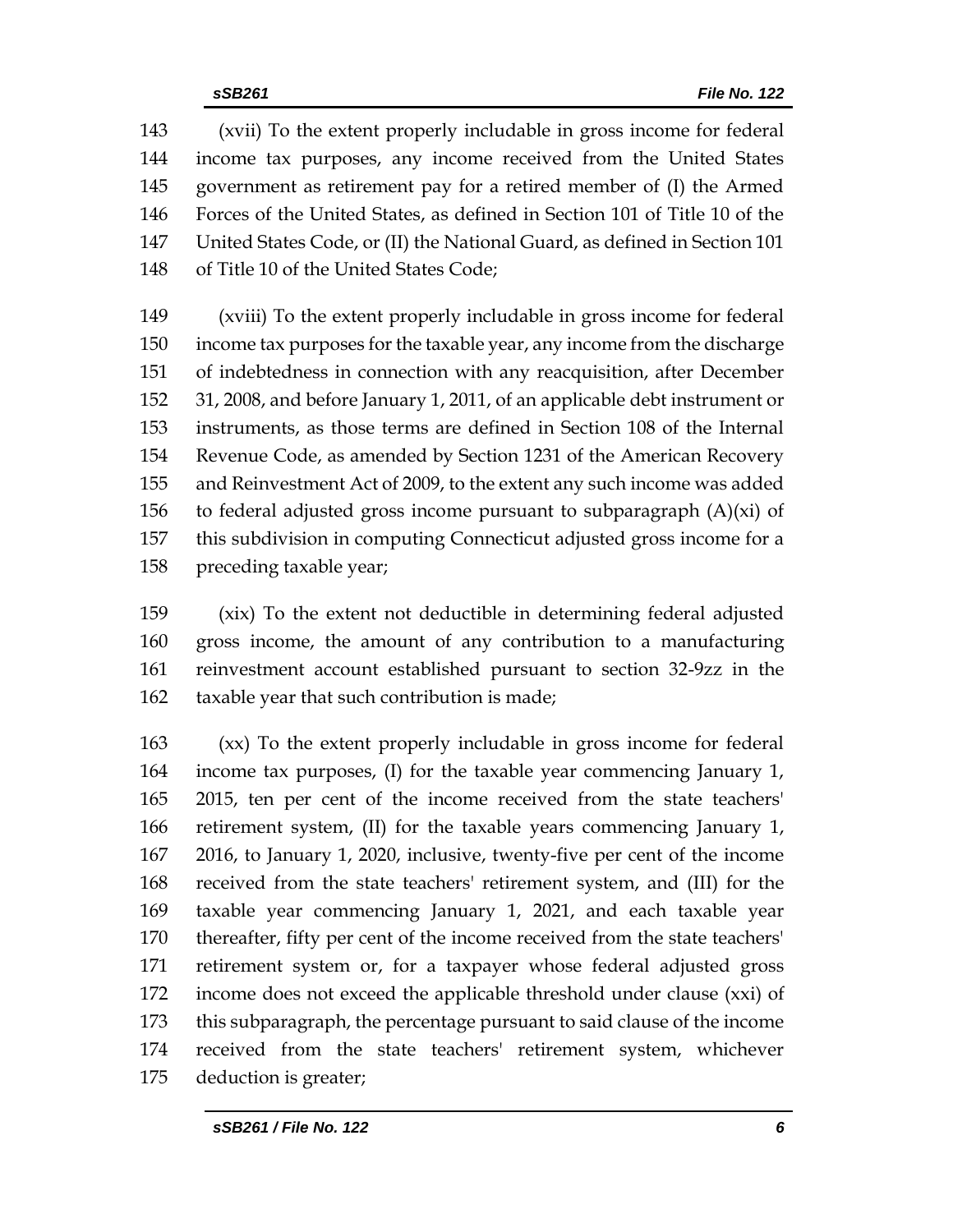(xxi) To the extent properly includable in gross income for federal income tax purposes, except for retirement benefits under clause (iv) of this subparagraph and retirement pay under clause (xvii) of this subparagraph, for a person who files a return under the federal income tax as an unmarried individual whose federal adjusted gross income for such taxable year is less than seventy-five thousand dollars, or as a married individual filing separately whose federal adjusted gross income for such taxable year is less than seventy-five thousand dollars, or as a head of household whose federal adjusted gross income for such taxable year is less than seventy-five thousand dollars, or for a husband and wife who file a return under the federal income tax as married individuals filing jointly whose federal adjusted gross income for such taxable year is less than one hundred thousand dollars, (I) for the taxable year commencing January 1, 2019, fourteen per cent of any pension or annuity income, (II) for the taxable year commencing January 1, 2020, twenty-eight per cent of any pension or annuity income, (III) for the taxable year commencing January 1, 2021, forty-two per cent of any pension or annuity income, (IV) for the taxable year commencing January 1, 2022, fifty-six per cent of any pension or annuity income, (V) for the taxable year commencing January 1, 2023, seventy per cent of any pension or annuity income, (VI) for the taxable year commencing January 1, 2024, eighty-four per cent of any pension or annuity income, and (VII) for the taxable year commencing January 1, 2025, and each taxable year thereafter, any pension or annuity income;

 (xxii) The amount of lost wages and medical, travel and housing expenses, not to exceed ten thousand dollars in the aggregate, incurred by a taxpayer during the taxable year in connection with the donation to another person of an organ for organ transplantation occurring on or after January 1, 2017;

 (xxiii) To the extent properly includable in gross income for federal income tax purposes, the amount of any financial assistance received from the Crumbling Foundations Assistance Fund or paid to or on behalf of the owner of a residential building pursuant to sections 8-442 and 8-443;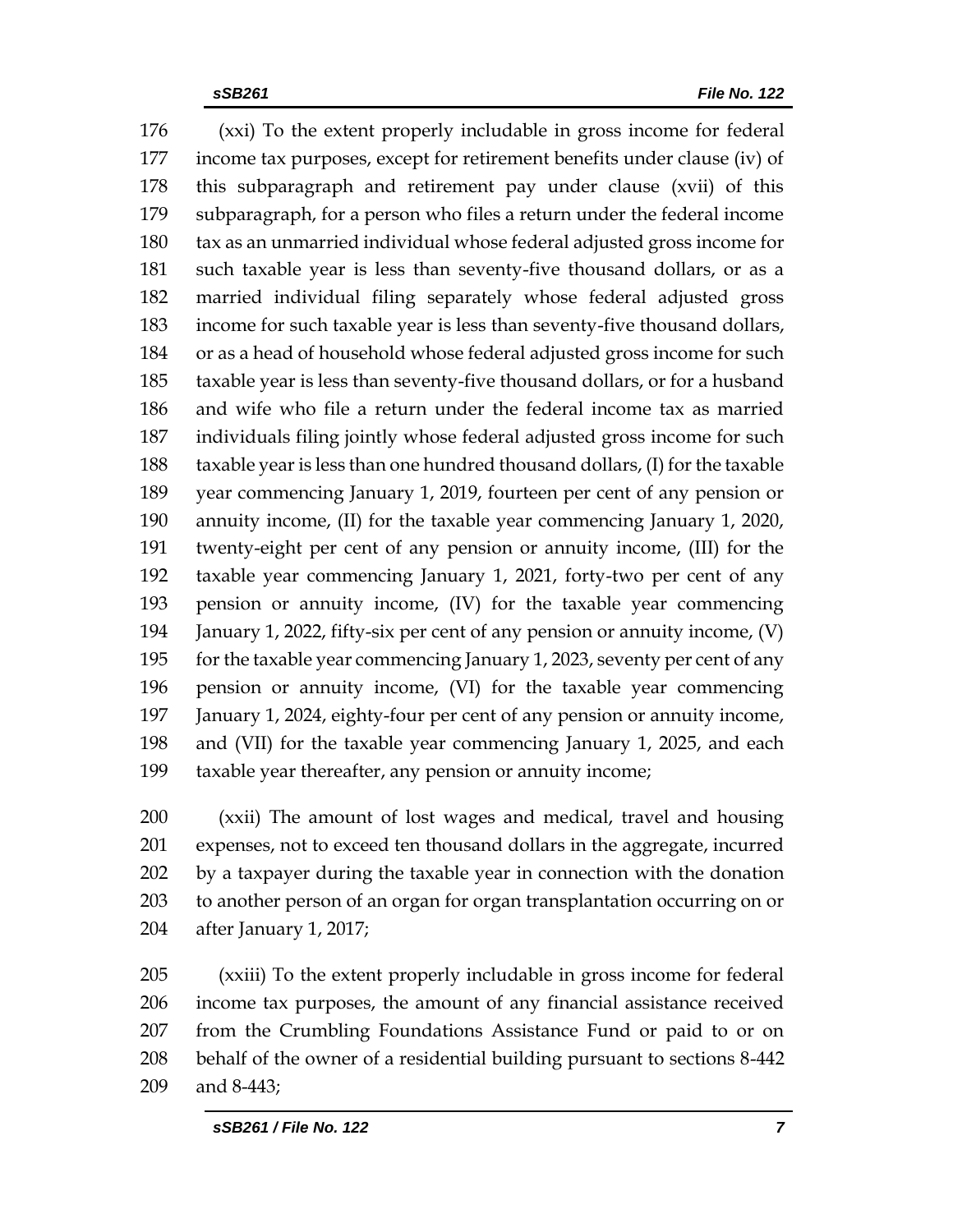(xxiv) To the extent properly includable in gross income for federal income tax purposes, the amount calculated pursuant to subsection (b) of section 12-704g for income received by a general partner of a venture capital fund, as defined in 17 CFR 275.203(l)-1, as amended from time to time;

 (xxv) To the extent any portion of a deduction under Section 179 of 216 the Internal Revenue Code was added to federal adjusted gross income 217 pursuant to subparagraph  $(A)(xiv)$  of this subdivision in computing Connecticut adjusted gross income, twenty-five per cent of such disallowed portion of the deduction in each of the four succeeding taxable years; **[**and**]**

 (xxvi) To the extent properly includable in gross income for federal income tax purposes, for a person who files a return under the federal income tax as an unmarried individual whose federal adjusted gross income for such taxable year is less than seventy-five thousand dollars, or as a married individual filing separately whose federal adjusted gross income for such taxable year is less than seventy-five thousand dollars, 227 or as a head of household whose federal adjusted gross income for such taxable year is less than seventy-five thousand dollars, or for a husband and wife who file a return under the federal income tax as married individuals filing jointly whose federal adjusted gross income for such taxable year is less than one hundred thousand dollars, (I) for the taxable year commencing January 1, 2023, twenty-five per cent of any distribution from an individual retirement account other than a Roth individual retirement account, (II) for the taxable year commencing January 1, 2024, fifty per cent of any distribution from an individual 236 retirement account other than a Roth individual retirement account, (III) for the taxable year commencing January 1, 2025, seventy-five per cent of any distribution from an individual retirement account other than a Roth individual retirement account, and (IV) for the taxable year commencing January 1, 2026, and each taxable year thereafter, any distribution from an individual retirement account other than a Roth individual retirement account; **[**.**]**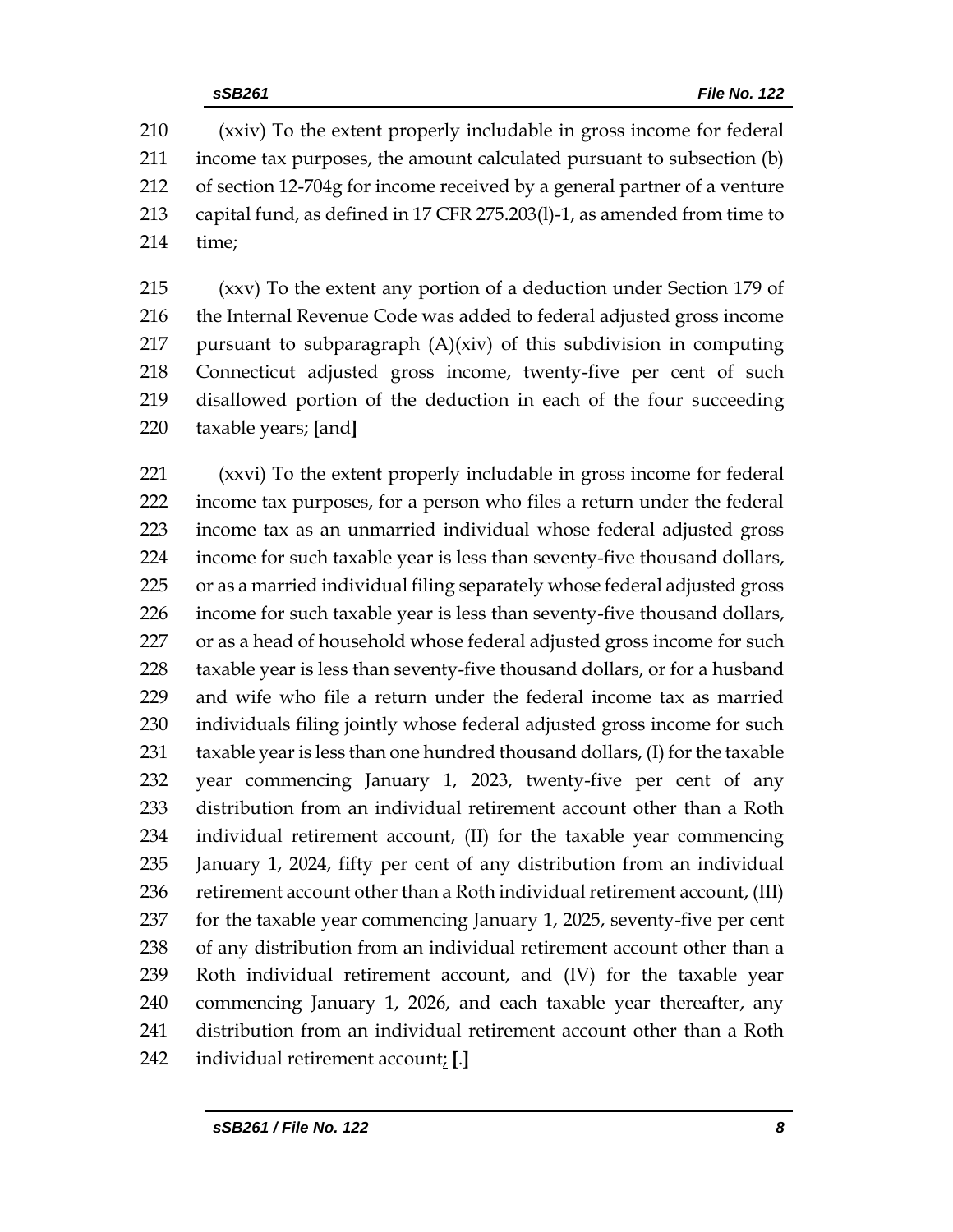(xxvii) To the extent not deductible in determining federal adjusted gross income, ordinary and necessary expenses paid or incurred by a taxpayer for the care of any person seventy years of age or older related by blood, adoption or marriage to the taxpayer during the taxable year in an amount not to exceed sixty thousand dollars for the cost of full- time home care, including, but not limited to, the cost of medical supplies, in-home services provided by a homemaker-companion agency, as defined in section 20-670, and health care provided by a home health agency, as defined in section 19a-490; and (xxviii) To the extent not deductible in determining federal adjusted gross income or under any other provision of this subparagraph, ordinary and necessary expenses paid or incurred by a taxpayer for the 255 care of a qualifying individual, as defined in Sections  $21(b)(1)(B)$  and  $21(b)(1)(C)$  of the Internal Revenue Code, in an amount not to exceed sixty thousand dollars for the cost of full-time home care, including, but not limited to, the cost of medical supplies, in-home services provided by a homemaker-companion agency, as defined in section 20-670, and health care provided by a home health agency, as defined in section 19a-261 490.

> This act shall take effect as follows and shall amend the following sections:

| from passage and            | $12-701(a)(20)(B)$ |
|-----------------------------|--------------------|
| applicable to taxable years |                    |
| commencing on or after      |                    |
| January 1, 2022             |                    |
|                             |                    |

# *Statement of Legislative Commissioners:*

In Subdivs.  $(20)(B)(xxvii)$  and  $(20)(B)(xxviii)$ , "home health care" was changed to "home care", "medical supplies and in-home services" was changed to "medical supplies, in-home services", "a home health agency" was changed to "health care provided by a home health agency" and "or both" was deleted for accuracy.

*AGE Joint Favorable Subst. -LCO*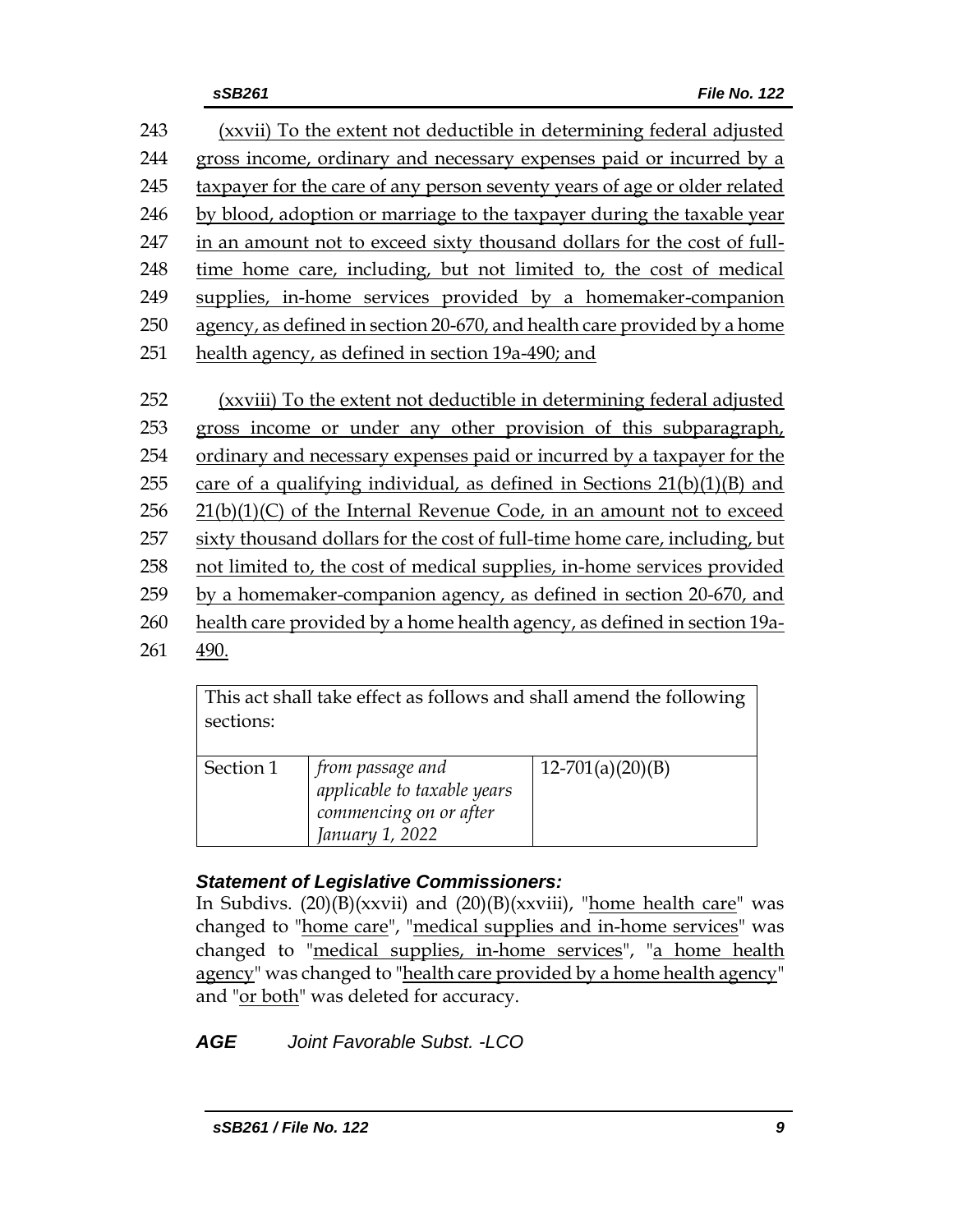*The following Fiscal Impact Statement and Bill Analysis are prepared for the benefit of the members of the General Assembly, solely for purposes of information, summarization and explanation and do not represent the intent of the General Assembly or either chamber thereof for any purpose. In general,*  fiscal impacts are based upon a variety of informational sources, including the analyst's professional *knowledge. Whenever applicable, agency data is consulted as part of the analysis, however final products do not necessarily reflect an assessment from any specific department.*

# *OFA Fiscal Note*

#### *State Impact:*

| <b>Agency Affected</b>         | <b>Fund-Effect</b> | FY 23 \$   | FY 24 \$   |
|--------------------------------|--------------------|------------|------------|
| Department of Revenue Services | GF - Revenue       | 20 million | 21 million |
|                                | Loss               |            |            |
| Department of Revenue Services | GF - Cost          | Less than  | 145,407    |
|                                |                    | 206,395    |            |
| State Comptroller - Fringe     | GF - Cost          | 43,122     | 58,933     |
| Benefits <sup>1</sup>          |                    |            |            |

Note: GF=General Fund

### *Municipal Impact:* None

#### *Explanation*

The bill, which establishes a personal income tax deduction of up to \$60,000 for home care costs for qualifying relatives, results in: 1) a General Fund revenue loss of \$20 million in FY 23 and \$21 million in FY 24, and 2) and a cost to the Department of Revenue Services (DRS) of less than \$249,517 in FY 23 (partial year) and \$204,340 in FY 24 and annually thereafter.

In order to administer the deduction, DRS would require two Revenue Examiners (\$70,930 for salary and \$28,748 for fringe benefit costs each) for ongoing audit and compliance, resulting in a total annualized cost of \$204,340. The agency would also incur a one-time cost of less than \$100,000 in FY 23 associated with updates to the online Taxpayer Service Center and programming costs related to the CTax integrated tax administration system.

<sup>&</sup>lt;sup>1</sup>The fringe benefit costs for most state employees are budgeted centrally in accounts administered by the Comptroller. The estimated active employee fringe benefit cost associated with most personnel changes is 40.53% of payroll in FY 23.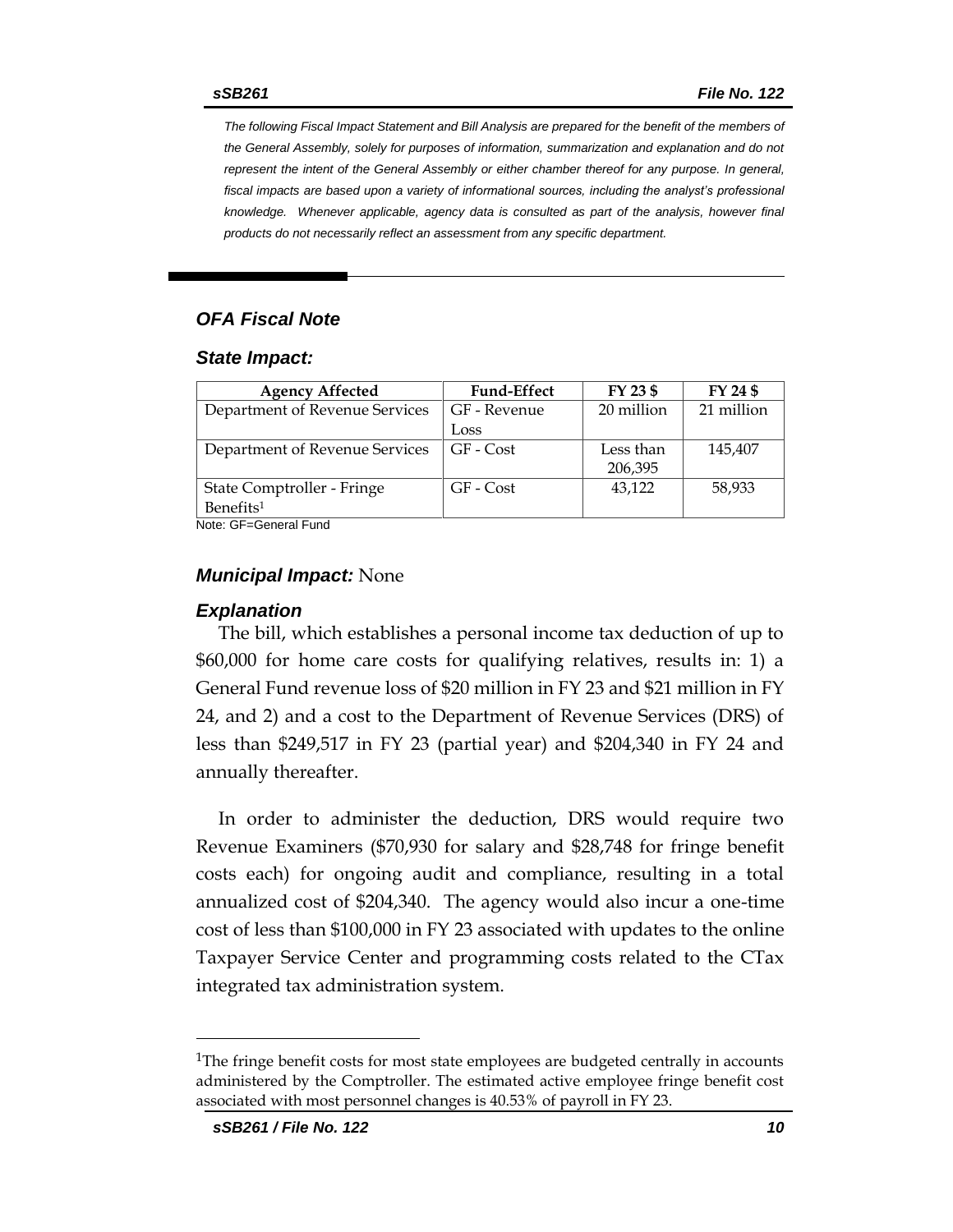The revenue estimate is based on data from the Centers for Medicare & Medicaid Services indicating that approximately \$123.7 billion was spent nationally on home health care in 2020, with approximately 75% covered by Medicare and Medicaid. It is assumed for the purposes of this analysis that costs reimbursed by private insurance, Medicaid, or Medicare would not be eligible for deduction.

# *The Out Years*

The annualized ongoing revenue impact identified above would continue into the future subject to medical inflation; the annualized ongoing cost impact identified above would continue into the future subject to wage inflation.

*Sources: Centers for Medicare & Medicaid Services 2020 National Health Expenditures Department of Revenue Services 2020 Personal Income Tax Statistics*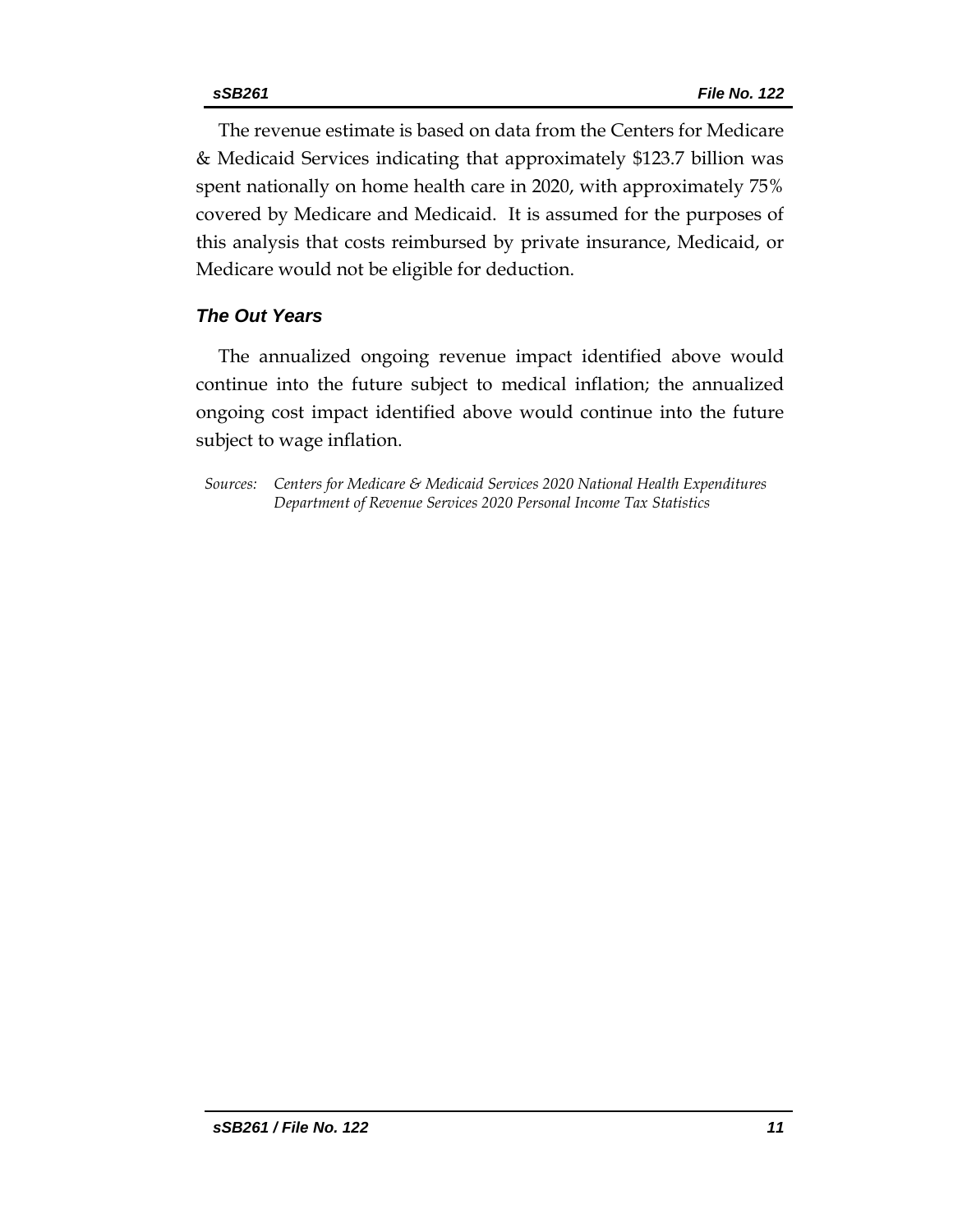# **OLR Bill Analysis**

**sSB 261**

# *AN ACT CONCERNING A STATE INCOME TAX DEDUCTION FOR HOME CARE COSTS.*

# **SUMMARY**

This bill establishes state income tax deductions for home care costs for certain qualifying relatives. Under the bill, taxpayers may deduct from their Connecticut adjusted gross income (AGI), to the extent not deductible in determining federal AGI, up to \$60,000 of the ordinary and necessary expenses they paid or incurred for the following individuals:

- 1. an individual who is age 70 or older and related to the taxpayer by blood, adoption, or marriage or
- 2. a dependent or spouse who is incapable of caring for himself or herself due to a physical or mental disability and lived with the taxpayer for at least half of the tax year (i.e., certain qualifying individuals for purposes of the federal dependent care credit), but only if the expenses are not otherwise deductible under the bill or state law.

Under the bill, the deductions apply to full-time home care costs, including medical supplies, in-home services provided by homemakercompanion agencies, and health care provided by home health agencies.

EFFECTIVE DATE: Upon passage and applicable to tax years beginning on or after January 1, 2022.

# **BACKGROUND**

# *Federal Definition of Incapability*

Under federal law, a person is physically or mentally incapable of self-care if, as a result of a physical or mental defect, he or she is incapable of caring for his or her hygiene or nutritional needs or requires